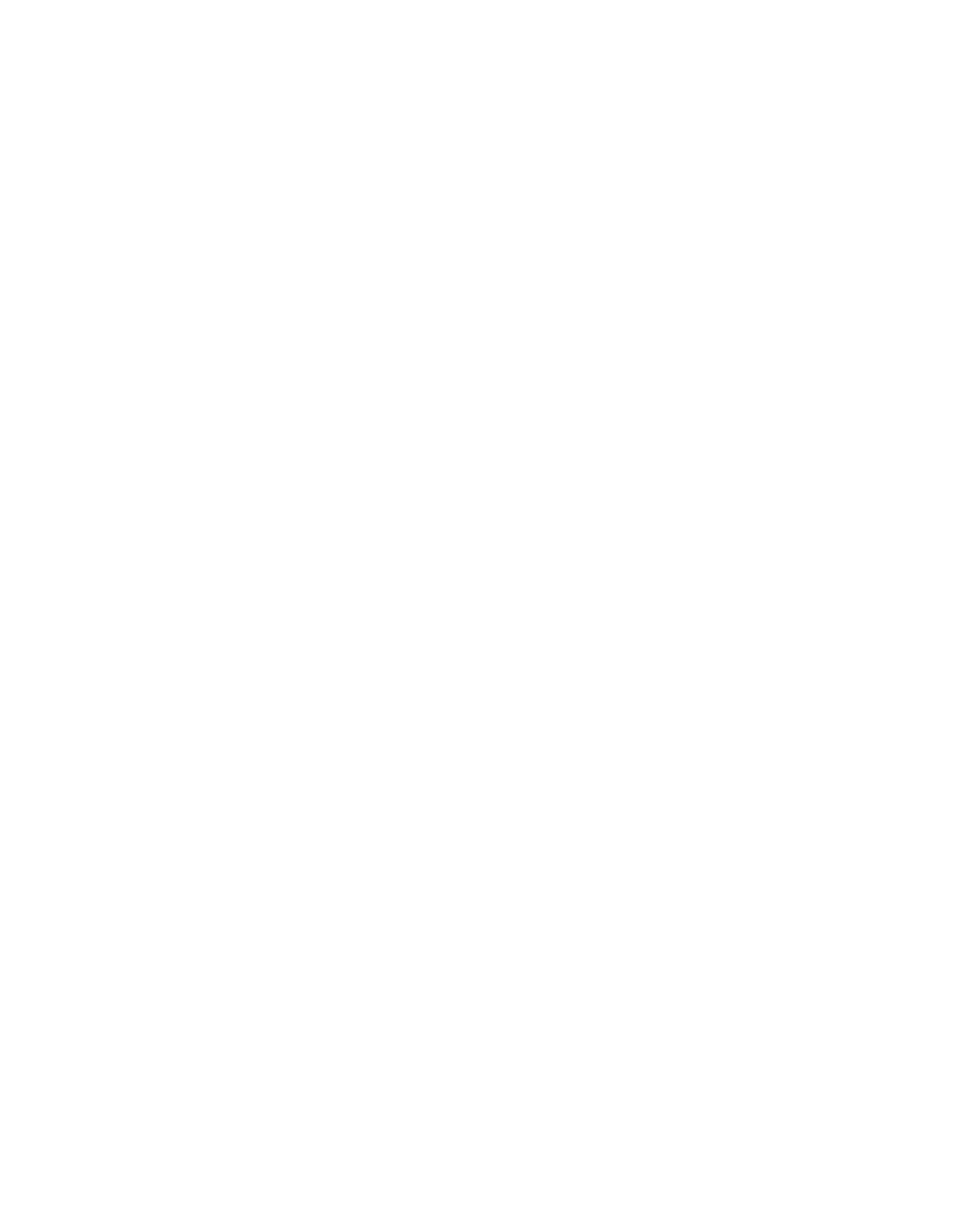## **EXECUTIVE SUMMARY**

A year after the onset of Ebola, the estimated GDP losses for the three countries through 2015 total US\$2.2 billion (US\$240 million for Liberia, US\$535 million for Guinea and US\$1.4 billion for Sierra Leone). This is the result of the severe impact of the epidemic which has been exacerbated by the large decline in the world price of iron ore and severe corporate governance issues in mining in Sierra Leone.

Important differences among the three countries are emerging. Liberia is gradually returning to v}Œu o ÇU 'µ]v [• }v}uÇ ]• •š Pv š]vPU v ^] ŒŒ > }v ]• •µ((0

- This update pr• vš• šZ t} Œ o vl[• u}•š Œ vš v o Ç•]• } (šZ  $\}v$  } u ] the Ebola epidemic on the three countries relation to our January 2015 report it contains:
	- o An updated status for the economies of Liberia, Guinea, and Sierra; Leone
	- Œ ]‰š]}v }( šZ }µvšŒ ] •[ }v}u] Z }À ŒÇ Wo v• ○ A br ] ( of their potential impact on growth
- As of April 2015, the Ebola epidemic has been largely contained but the negative effects on the economies of Liberia, Guinea and Sidreone loom large amidst continued uncertainty about the timing of complete eradication.
- The crisis continues to adversely affect these economies:
	- $\circ$  In Liberia mining is resilient and agriculture is rebound 2001 5 GDP growth is projected at 3%-a welcome increase compared to the 1% GDP growth of 2014, but still well below the pre-Ebola growth estimates of 6.8%
	- o In Guinea mining remains resilient but services and agriculture remained subdoued. 2015 the economy is expected to contract by 0.2%, comparepre-Ebola expected growth of 4.3%
	- $\circ$  In Sierra Leone, the mining sector massily shut down. In the short run the economy faces an unprecedented contraction of GDP estimated at 23.5%.
- Inflation has moderated below 10 percent in all three countribelped somewhat by lower international food and fuel prices. However, food insecurity remains a primary concern.
- The fiscal impact remains substantial. A combination of declining revenues and increased Ebola  $\bullet$ related expenditures, mainly in the healthector, have led to widening fiscal deficits projected at 12.8.% in Liberia, 10.1 % in Guinea, and 4.6% in Sierra Leone in 2015.
- The pace of recovery in these countries will depend heavily on adequate financing and effective  $\bullet$ implementation of the recoverplans. The most immediate priority remains the eradication of Ebola and enhancement of health care systerin sluding establishing an effective surveillance capacity. Equally important, however, is the need to facilitate an effective and sustainable resumption of broadbased economic growth. Effective useadditional financing could play an important role in accelerating economic recovery in these countrilesadditional resources for recovery could be secured quickly in 2015 and increarsed ugh 2017, the rate of GDP growth could be accelerated significantly.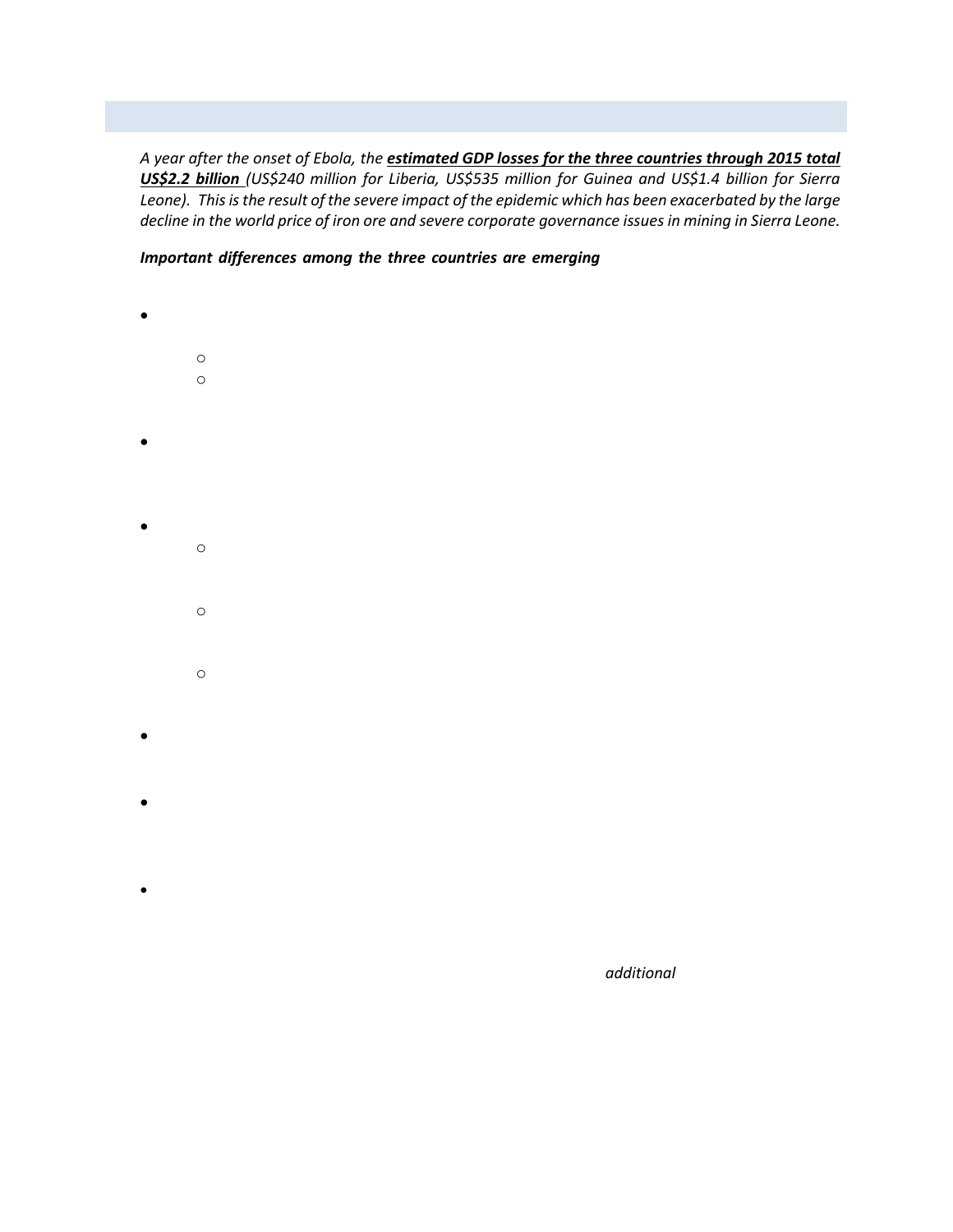For example additional financing in the order of 5% of GDP per year (our illustrative hypothetical alternative case) would speed up economic recovery and help place these countries on new growth trajectories that will revert the foregone income suffered during 2014 and 2015.

| Country | Scenario case | 2014 | 2015    | 2016 | 2017 |
|---------|---------------|------|---------|------|------|
|         | Base          |      | 3.0     | 5.0  | 6.0  |
| Liberia | Alternative   | 1.0  | 3.7     | 7.8  | 8.0  |
|         | Base          |      | $-0.2$  | 3.0  | 4.5  |
| Guinea  | Alternative   | 0.3  | 1.2     | 5.0  | 6.8  |
| Sierra  | Base          |      | $-23.5$ | 19.7 | 12.8 |
| Leone   | Alternate     | 7.0  | $-20.9$ | 20.2 | 14.0 |

GDP Growth Projections (20152017)

 Ultimately, Liberia, Guinea and Sierra Leone will need the strong support from the development community over the next years to both make up for the losses incurred during the Ebola crisis and make these economies less vulnerable for the future.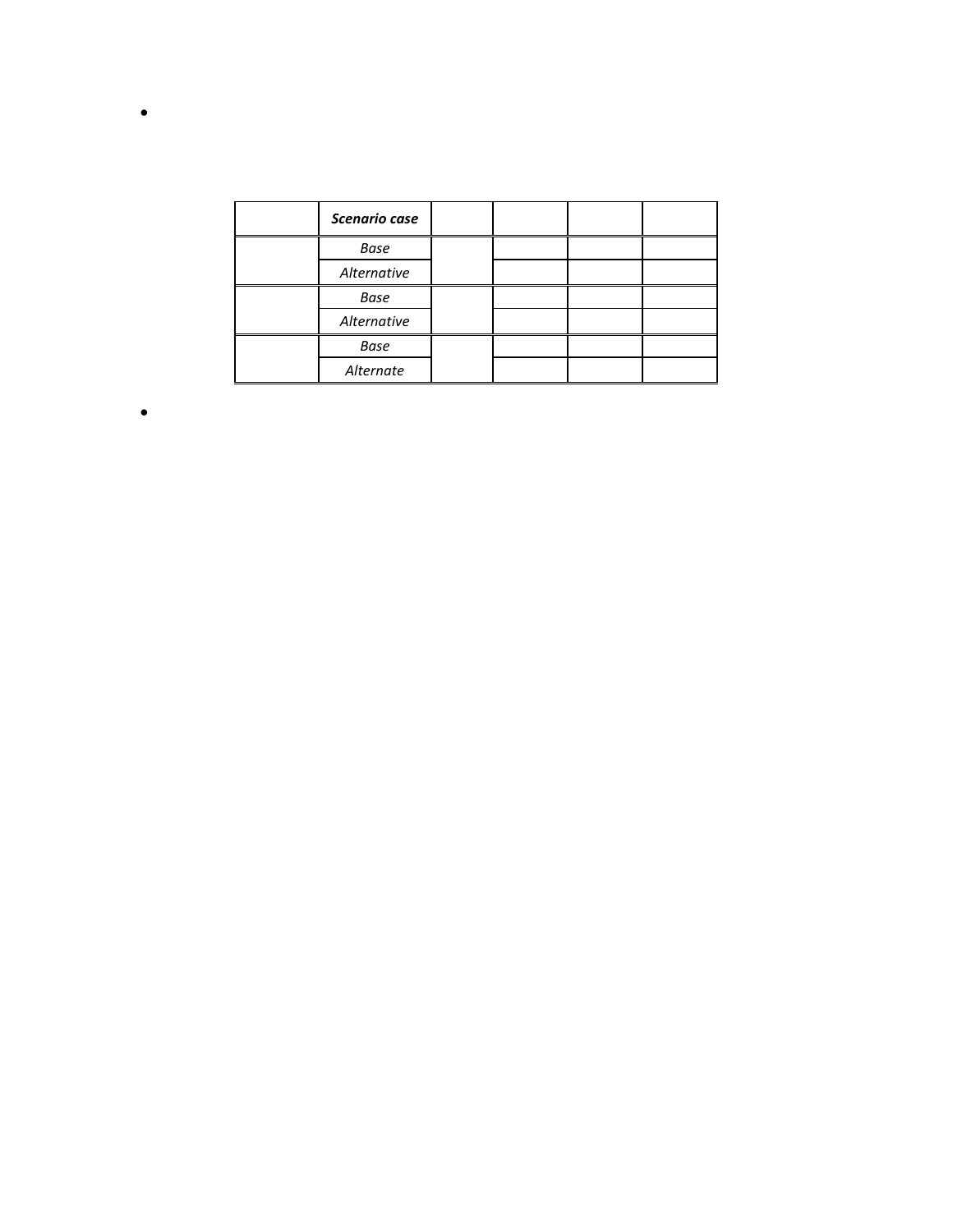# LIBERIA

l

No new confirmed casse f Ebola Virus Disease (EVD) and reported since the end of March 2015. Restrictions on movement have been lifted and most of the approximately 5,200 schools have been re opened except for around 500 schools in the most remote areas hich are yet to be provided with Infection Prevention Control (IPC) kits.

Domestic aversion behavior has abated significantly in Liberia and most businesses have ented. The adverse impact of the crisis on the economy in 2014 has **substantial** with real GDP growth estimated at about 1 percent, down from the nearly 6 percent undeprojected before the onset of the crisis. Growth is expected to recove to around 3 percent in 2015, drive mainly by the recovery in the agricultural and services sectors. It is also expected that increased domestic demand for manufactured products including cement (for the nascent construction recovery) beverages for the hotel sector will make contributions to the growth recovery.

An incipient economic recover has taken root and employment is improving The t  $E$  CE o vl[• most recent cellphone savey (round 5) covering the period of March 1218, 2015 suggesta generally slow return towardsthe level of employment to before the crisis. The return to wage and sethiployment has been faster in the urban areas than the rucales, perhaps reflecting the return to work of furloughed civil servantsas well as the increased activities in the hotel and restaurant sections by demand from the health response teams. However, women continue to be disproportionately impacted  $EVD$  related job losses<sup>1</sup> Prior to the outbreak, female household heads, and women general worked disproportionately more in nomagricultural selfemployment (mainly trading) which isthe hardest hit sector (due to the closing of markets as well as the borders) brang the self-employed, men had a 63 percent likelihood of working according to the most recent survey compared to only 17 percent for women, controlling for age and location. With the lifting of curfews travel restrictions and the reopening of borders and market smobility has increased tarkedly as indicated by the sharp rise in petrol sales (Figure 1). The uptick indemand for petrol also reflect the activities of the international response team as well as loweglobal fuelprices. Diesel sales on the other hangre improving but much more slowly suggesting an ongoing weakness in the commercial transport sector.

The agriculture sector appearto be recovering. According to the  $5<sup>th</sup>$  round of the World Bank cellphone survey, most agricultural households porteda smaller harvest for 2014 han the previous yearlowever. for 2015, based on initial harvest assessment by the Fa Othe Ministry of Agriculture bumper crop of rice is expected with yield increasing to 1.3 status hectare, up from  $0.97$  tons per head for the previous seasoim primary agricultural areas including Bong, Lofa and Nimbit the reopening of

<sup>&</sup>lt;sup>1</sup> The SocidEconomic Impacts of Ebola in Liberia, *Results from a High Frequency Cell Phone Survey, Round 5, April 13, 2015*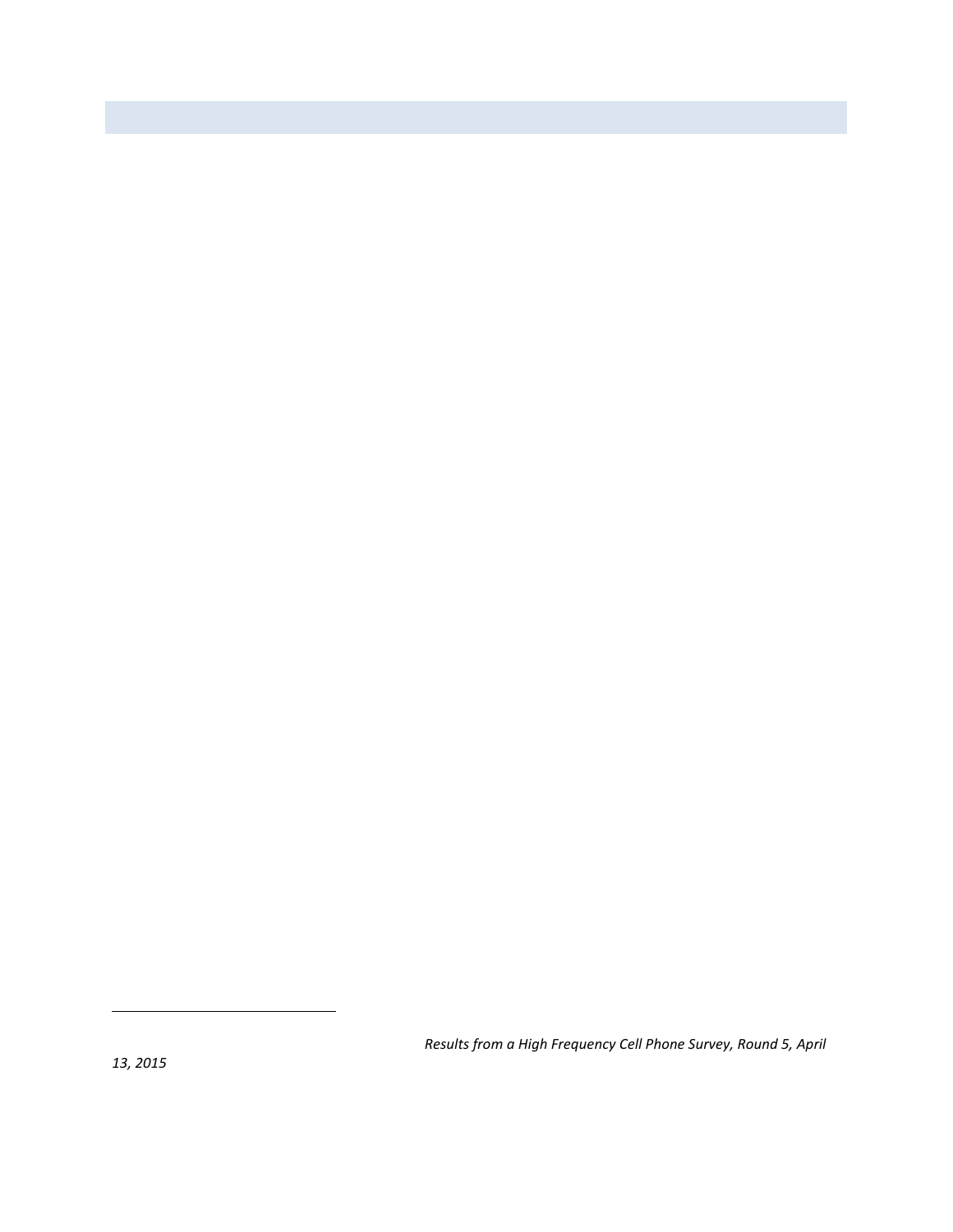markets, production of cassava and vegetables had so recovered to normal pretrisis levels. The agriculture sectors expected to recover to post a 2 percent growth in 2015.

In the mining sector production is continuing at current capacity but investments in capacity expansion remain uncertain. Iron ore production has remained resilient in spite of the Ebola crisis as well as the 55 percent reduction in international iron ore prices between January 2014 and March 2015. For 2015, production from the largest mine (Mittal) estimated at 4.5 million tons. However, planned investments to raise production to approximaty 15 million tons per yeareon hold. The coming or stream of the largest commercial gold mining projecthe New Liberty Gold Projectin the North-Western part of the country in May 2015 is expected to have a positive impact on the performance of the mining sector on overallGDP growth.

The performance of the services sector while improving, is mixed The surge in international support which increased demand for hotel and restaurant servition October is now drawingdown. However, some foreign contractors are returning. More airlines are also returning but Liberia remains far less connected with the region and globally than before the epiderBicussels Airlines has maintained two flights per weekand in April, Air Maroc increased its frequency to 5 flights per we tik Cote d'Ivoire to 4 flights and Kenya Airway has restarted its thrice-weekly service to Ghana. The reare some sign of an emergingrecovery in the construction sub-sector, particularly private constructiones reflected in the uptick incement salesince October 2014 Figure 2). Construction at the Mount Coffee hydroelectric plant remains on holdbut road construction has retarted. For 2015, theservices sector is projected to grow at about 3.5 percent.

Inflation has moderated since September, the loth of the crisis, but prices are not back to portisis levels. Food prices which reached their highest in September repredsharply in November as the crisis abated and markets reopened.In addition, transport costs which spiked to their highest in August also moderated sharply in December hisperhaps reflects the lower globalfuel prices as well as the loss of the premium from the restricted passenger load imposed during the height of the drisis ased oad accessibility due tothe usual seasonal improvement as the rainy season endede Figure 3).

The exchange ratehas remained largely stable following some volatility in 201A nine percent depreciation in the first half of 2014as essentially reversed by interventions from the Central Ratin Liberia (CBL) including increased sales of US dollaris the auctions and the issuing of CBL notes to decrease Liberian dollar liquidity he exchange rate has remained in the row band of LB\$82.5 - 84.5 per US dollar last six nonths to March 2015. However, alling reserves (from US\$235.8 million in June 2014 to US\$20.3 million in midJanuary 2015) in the face of relatively weak exports and a likely slowdown in donor transfers could contribute to exchange rate pressure to future.

The fiscal impact of the Ebola crisis remain acurel though revenues have performed well relative to the revised forecast, they are stilar below the original forecastand inadequate to meet the expanded expenditure needs. Total revenues, including grantere projected at US\$483.8 millionin FY2014/15 down from US\$545.2 million the previous yearax evenues have been projected to fall from US\$387 million for FY2013/14 to US\$326.4 million for FY2014 the ecline of 15 percent as a result the tight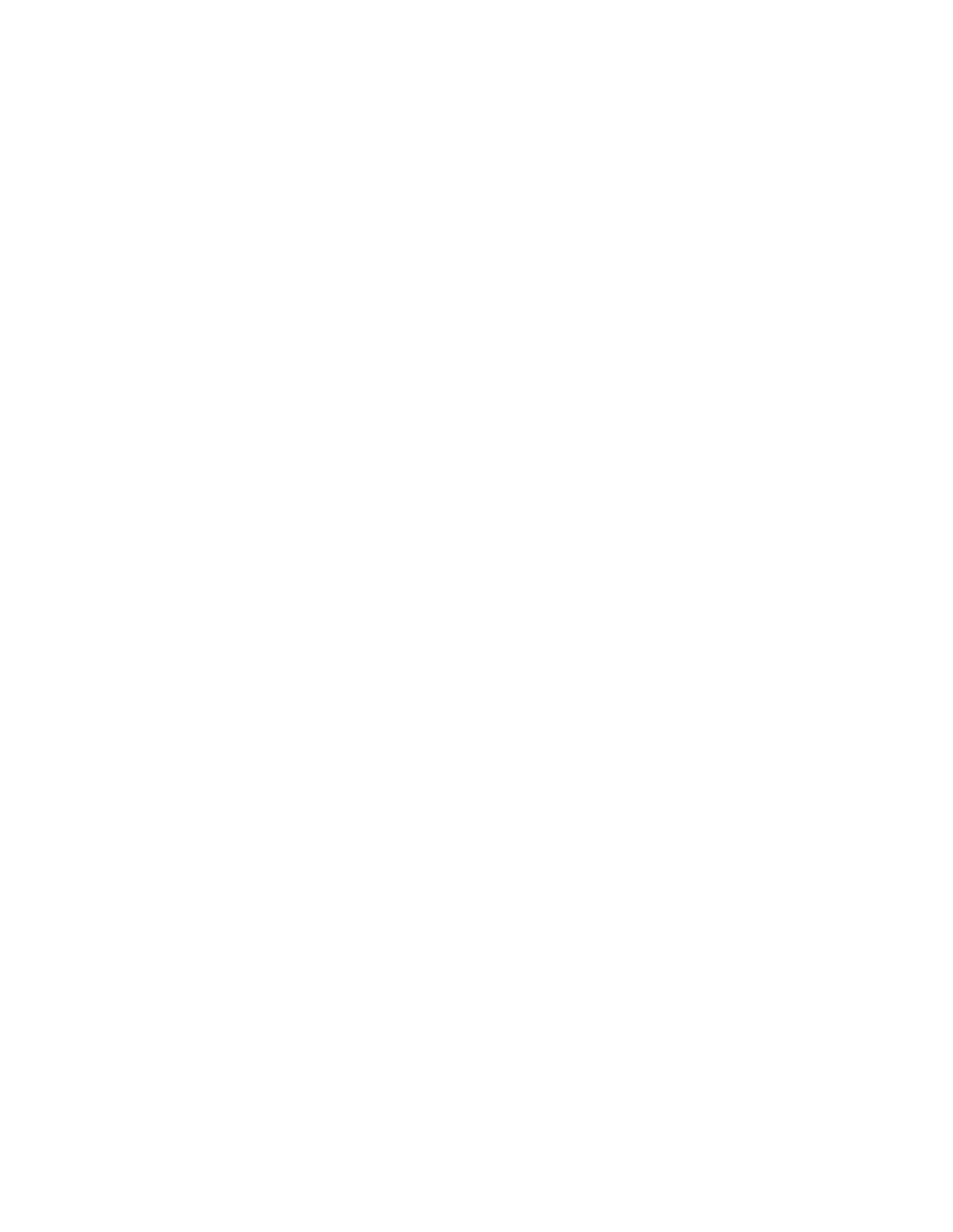reduction in economic activites and lower tax compliance. Expenditure dargely driven by the health related demands of the crisiare projected to expand from US\$568.4 million (28.5 percent of GDP) in FY2013/14 to US\$745.7 million (36.5 percent of GDR), cases of 31 percent. The lower revenues and expansion in expenditurare expected to result in a relatively large fiscal deficit of US\$262 million about 12.8 percent of GDRp from a deficit of 1.2 percent of GDP the year before the crisis.

The government has prepared a ambitious recovery plan to stabilize and stimulate the economy. The plan focuses on providing resources to the health sector not **to ply** event new cases of Ebola but also begin the process of building more robust health systems in the plan focuses on quick impact strategic investments in agriculturas well as the provision of critical infrastructure including roads electricity, waterand sanitation. Thiswill not only support the economic recovery and provide jobst will also becritical for building resilience to future shock Shetotal cost of the Ebola recovery plan, covering three fiscal years is US\$ billion, including US\$38.8 million (about 35 percent) for the health sector. The first full year of the plapresents the biggest challenge for the government, both in terms of securing the resources for the funding of the plan and in ensuring that it effectively implement the proposed interventions in the plan. With the exception of the health sector, the vel of additional expenditure over typical GoL expenditure on the other sectors are relatively modest and should not present major implementation challenges.

**Over the medium term, Liberia's economic prospects will depend on the declaration of Ebola free** status as well as the Government's ability to effectively implement its ambitious recovery plan New and continuing foreign investmestin the extractive and commercial agriculture sectors will hinge not only on the perception of infection risks but alsoon developments related to the international prices for rubber, iron ore and oil palm Liberia [  $key$  exportswhich together account for more than 90 percent of total exports. Under theexisting v • v\_scenario with financing for the presentexpenditure program, the current pace of abatement in domestic aversion behavior dexistinglevels of international commodity prices for key exports, GDP growth is likely to remain subdued perhaps reading ent in 2017. Under an  $\Delta$ alternative\_scenario which assumes no backsliding on the EVD situationstrong international response in terms of an additional 5 percent of GDP of financing for the recovery plan, and effective implementation of the planto spur domestic agriculture, construction and a recovery in the manufacturing sectorcombined with possible improvements in international commodity prices, Liberia GDP growth could rebound more sharply to readppercent by 2017This rebound further assumes that additional marginadonor resources beyond what is needed to maintain the zero new case situation will be channeled to the growth recovery program.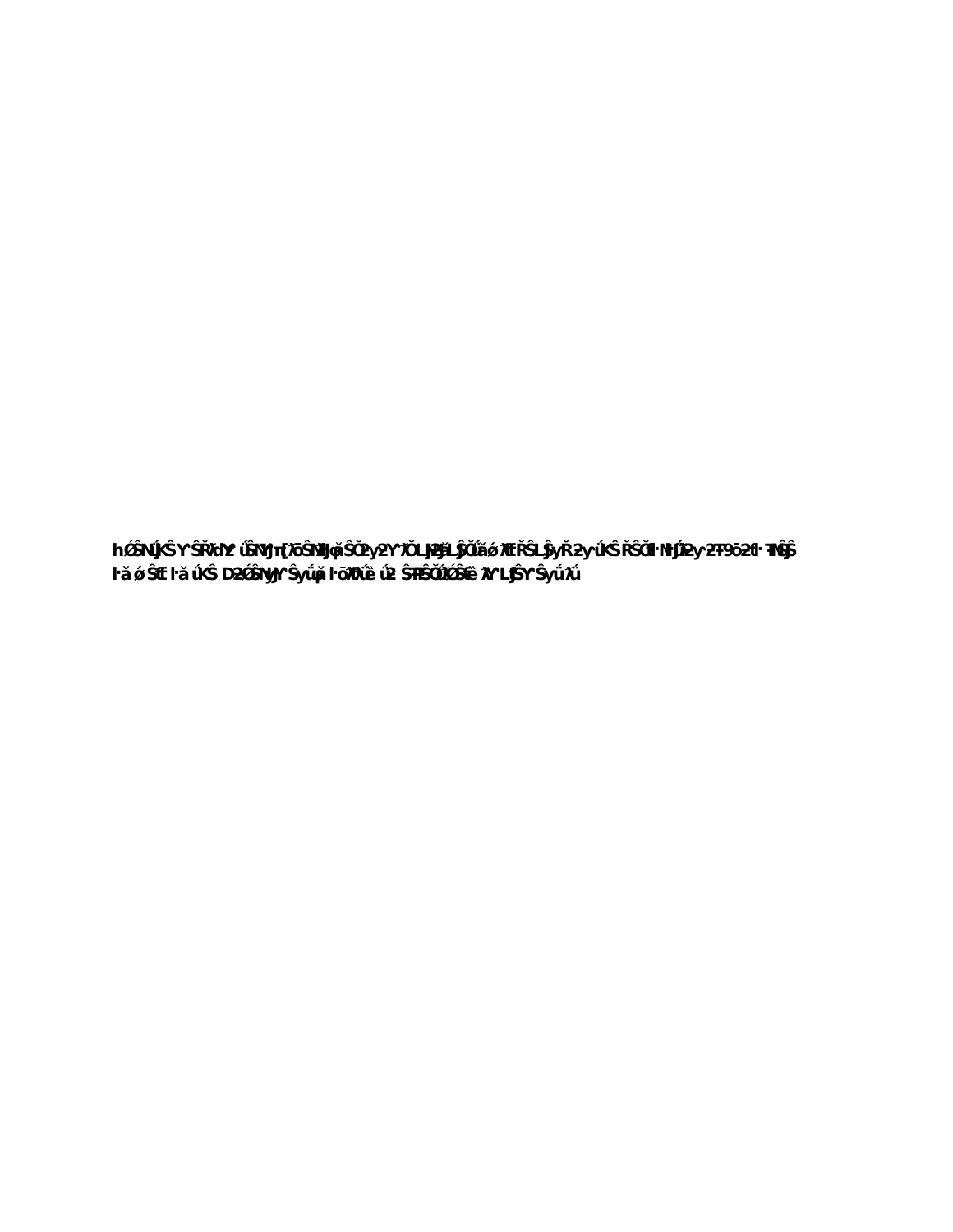

Figure 1:Liberia Petrol Sales (m)l. Figure 2:Liberia, Cement sales (bags/day)



**Source: World Bank analysis, LPRC** *Source*: Liberia Cement Cporation

# Figure 3: Liberia, CPI and Transport Costs Figure 4: Liberia Diesel Salesil. Gals)



Source: World Bank analysis, LISGIS Source: World Bank analysis, LPRC

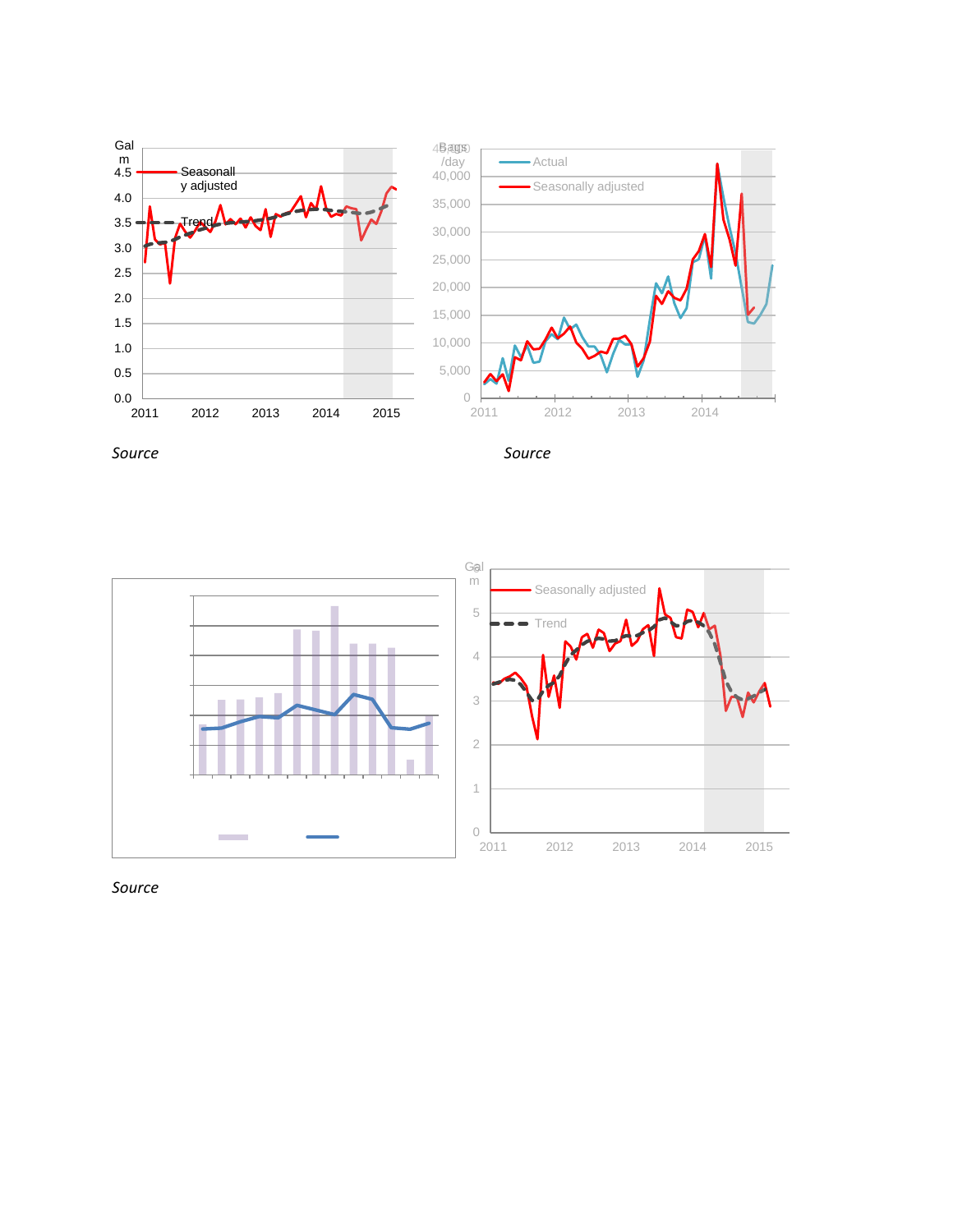| Table 1: Liberia, Macroeconomic and Fiscal Projections |  |  |  |  |
|--------------------------------------------------------|--|--|--|--|
|--------------------------------------------------------|--|--|--|--|

| Aggregates                                   | 2013   | 2014   | 2015    | 2016   | 2017   |
|----------------------------------------------|--------|--------|---------|--------|--------|
|                                              | Prel.  | Prel.  | Proj.   | Proj.  | Proj.  |
| Real GDP Growth (%)                          | 8.7    | 1.0    | 3.0     | 5.0    | 6.0    |
| Consumer prices (end of period)              | 7.6    | 8.0    | 7.5     | 7.5    | 7.5    |
| Fiscal(US\$ millions)                        |        |        |         |        |        |
| Total revenue and grants                     | 555    | 545    | 484     | 535    | 589    |
| Revenue                                      | 509    | 470    | 427     | 456    | 542    |
| Taxrevenue                                   | 369    | 385    | 326     | 369    | 442    |
| <b>Non-tax</b>                               | 140    | 86     | 101     | 87     | 100    |
| Grants, excluding Ebolalated support         | 46     | 75     | 57      | 79     | 46     |
| Expenditure and net lending                  | 584    | 568    | 746     | 685    | 732    |
| Current expenditure                          | 493    | 456    | 544     | 464    | 500    |
| Capital expenditure                          | 91     | 112    | 202     | 221    | 233    |
| Overall balane, including grants             | $-29$  | $-23$  | $-262$  | $-150$ | $-143$ |
| Overall balance (% of GDP)                   | $-1.6$ | $-1.2$ | $-12.8$ | $-7.0$ | $-6.1$ |
| Residual gap (excluding Ebola Recovery Plan) | 0      | 0.0    | 0.0     | 22     | 0.0    |
| Memorandum items:                            |        |        |         |        |        |
| Fiscal year nominal GDP                      | 1,854  | 1,995  | 2,042   | 2,142  | 2,353  |

*Source: Government of Liberia, IMF and World Bank estimates. Note: Liberia's fiscal year is from July 1 to June 30.*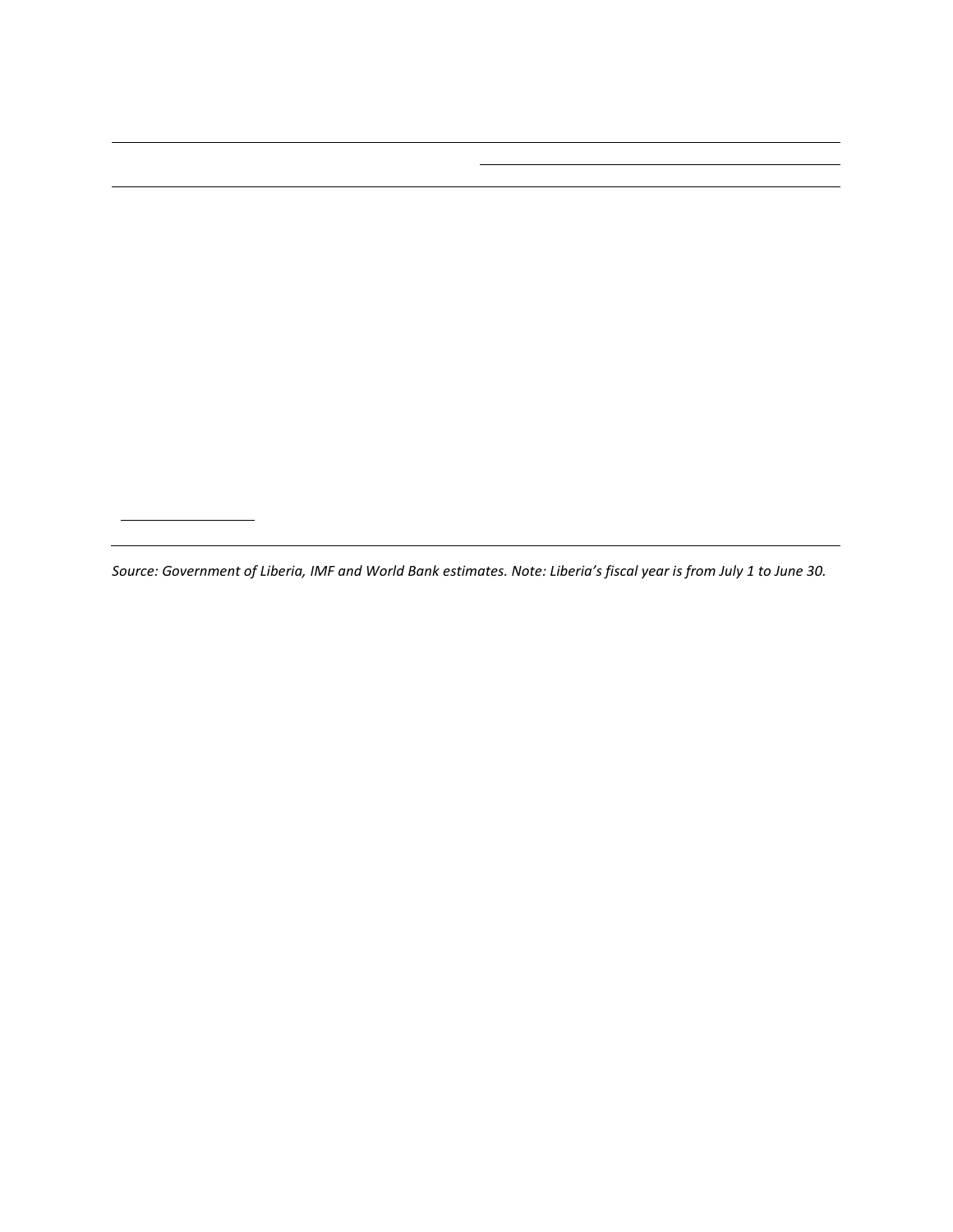## SIERRA LEONE

Intensified containment efforts through the first quarter of 2015 including a third national threav lockdown have borne frit with the numbers of new cases generally on a declining trendet at the beginning of April there were still 67 new cases reported in the most recent 21 day period, with total cases topping 12,000.

A degree of economic activity has resumed in ear  $\sqrt{2}$  with the improving EVD situation and the abatement of severe aversion behavior that characterized the second half of 2001 2014 overall GDP increased by 7 percent, buoyed by the performance of the iron ore sectolowever the non-iron ore economy which accounts for some 80 percent of GDP and where well over 98 percent of the population earn their livelihoodsgrewonly by 1 percent. Hardest hit was the services sector which expanded less than 2 percent, despite surgein health related and oter general government spending. The hospitality industry was particularly impacted by the sharp drop in visitor arrivals and the restriction public gathering placed on the restaurants and entertainment venues is resulted in the hotel and restauran sub-sector contracting by about 20 percent. Adversely affected by the evacuation of foreign part actors the construction sector declined by percent Agriculture was disrupted and is estimated to have expanded by only 1 percent over the year.

Workers in urban areasparticularly Freetown experienced a loss of employment both among wage earners and the norfarm self-employed—reportedly on account of Ebola,ccording to a World Bank cellphone survey conducted in late 2014. An estimated 9,000 wage rea and 170,000 nofarm selfemployed workers were out of work as a result of the EVD crisis, with significant spillovers as these were household heads. The survey also found a decline **percent in** the average revenues of households engaged in norfarm enterprises, while he number of such enterprises no longer operating pled.

Despite concerns that sporadic food shortages triggered by closure of informal markets and other measures would lead to rising food prices, inflation trended slightly lawaver the year at 9.8 percent. Following a slight uptick as the outbreak turned into crisis at wear viraditionally a period associated with rising food scarcity food prices were remarkably stable through the remainder of 2014, and remain so in early 215. Falling international oil prices during the final quarter of 2014 undoubted bed to easeinflationary pressures.

Notwithstanding the substantial international assistance and resources, the fiscal situation in 2014 came under considerable pressures a result of EVD and not VD related factors which led to a revenue shortfall, estimated at US\$83million, and additional unanticipated expenditures in relation to the EVD. The bulk of EVD related spendifrom international donors was managed of foudget by the National Ebola Response Center hich received only a modest transfer from the budge br the frst half of 2014, revenue underperformance the tune of US\$17 milliowas unrelated to the EVD hiswas compounded in the second half by a commation of factors related to the spreading EVD epidemic. These included reduced taxpayer compliance, reduced administrative efforts well as the economic contraction. Expenditure priorities in relation to the EVD dictated reallocations through the **set ally** partially offset by a fall in foreign financed capital spending as contractors on these activities evacuated. The overall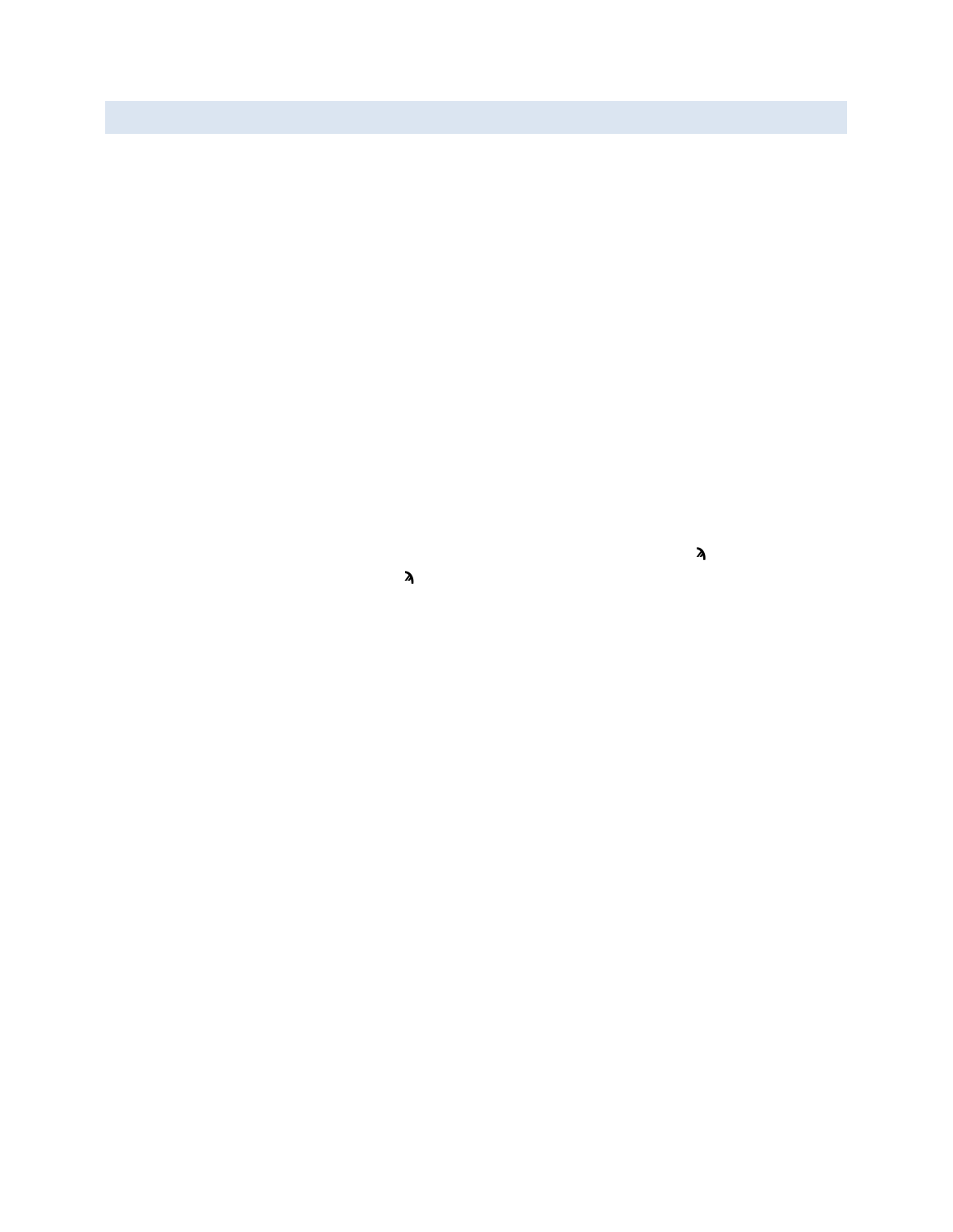outcome was a deficit estimated at 9 percent of noniron ore GDP. This was financed largely through an increase in both **external budget support and domestic borrowing.** 

As the crisis took hold, the Leone came under significant pressure with the rate of depreciation sharply higher from July 2014, easing in early December coincid with an improvement in containment of the EVD. The increased pressure on the currency in the fourth quarter probably also reflected some capital flight through commercial banks. In response to increased demand for foreign exchange during this period, the Bank of Sierra Leone significantly increated volume available through its weekly auction beginning Septembe 2014. The commercial banks also reported increased demand and this was evident in the parallel market which experienced a widening of spreads with official rates. Since December 214, the Leone has been relatively stable

Commercial banks, particularly the two state wned banks that were under administration experienced increased default, which led to a sharp increase in nonerforming loans relative to regulatory capital Bank pofitability was also adversely affected by the prevailing economic environment which made lending more challenging as well as the arp drop in treasury bill yields, from more than 23-29 percent in May 2012 to around 15 percentin 2014, and  $\Sigma$  percent inFebruary 2015 With inflation running at 10 percent, real interest rates have been decisively negative of caral year.

The postEbola economic recovery lan prepared by government is ambitious in its scope he plan covers some 14 sectors and is fored son the nearterm van implementation period of wo years from June 2015 relegating longer term recovery activities to the current poverty reduction strategy. During that period the plan requires a total of US\$063million, including US\$58 million for the health sector response, representing about 53 percent of the total Of this, approximately US\$219 million is for achieving zero cases of EVD and maintaining anfree Denvironment. From an absorptive capacity perspective total non-interest expenditue under the 2014 budget was about US\$800 ion.

Agricultural activities have resumed visibly in early 2015 and the planting season is expected to be mostly normal but there are signs of variation related to disruptions caused by the EVD **D** evernment is focusing much of its recovery strategy on the sector plans underway for an expanded program of support to be delivered in 2015. This includes a seed distribution program for which will include new high-yielding varieties that have shown ror promise in field tests, mechanization support for farmers with large landholdings and an intensification of the Agricultural Business Center program.

Returning Sierra Leone to the pre-bola growth trajectory will pose a serious challenge in 2015 and beyond as the Ebolacrisiscoincided with a second external shock lated to the iron ore sector. Iron ore was the worst performing commodity on global market 2014 with prices falling by 50 percent over the year. The decline continued unabated in 2015to a 10-year low X  $\rightarrow$  ] CE CE  $\rightarrow$  }v [• šÁ}]CE }v }CE fell victim to this adverse development late in 20b4; the disruption to GDR was minimal The operator of the smaller Marampa mine declared insolvenwas placed under administration by its Board October, reemerged a few weeks later under new ownership resumed production The operator of the larger Tonkolili mine halted production to conserve financial resources in early December while it sought an equity injection, after accumulating **opting** losses in previous months. These efforts failed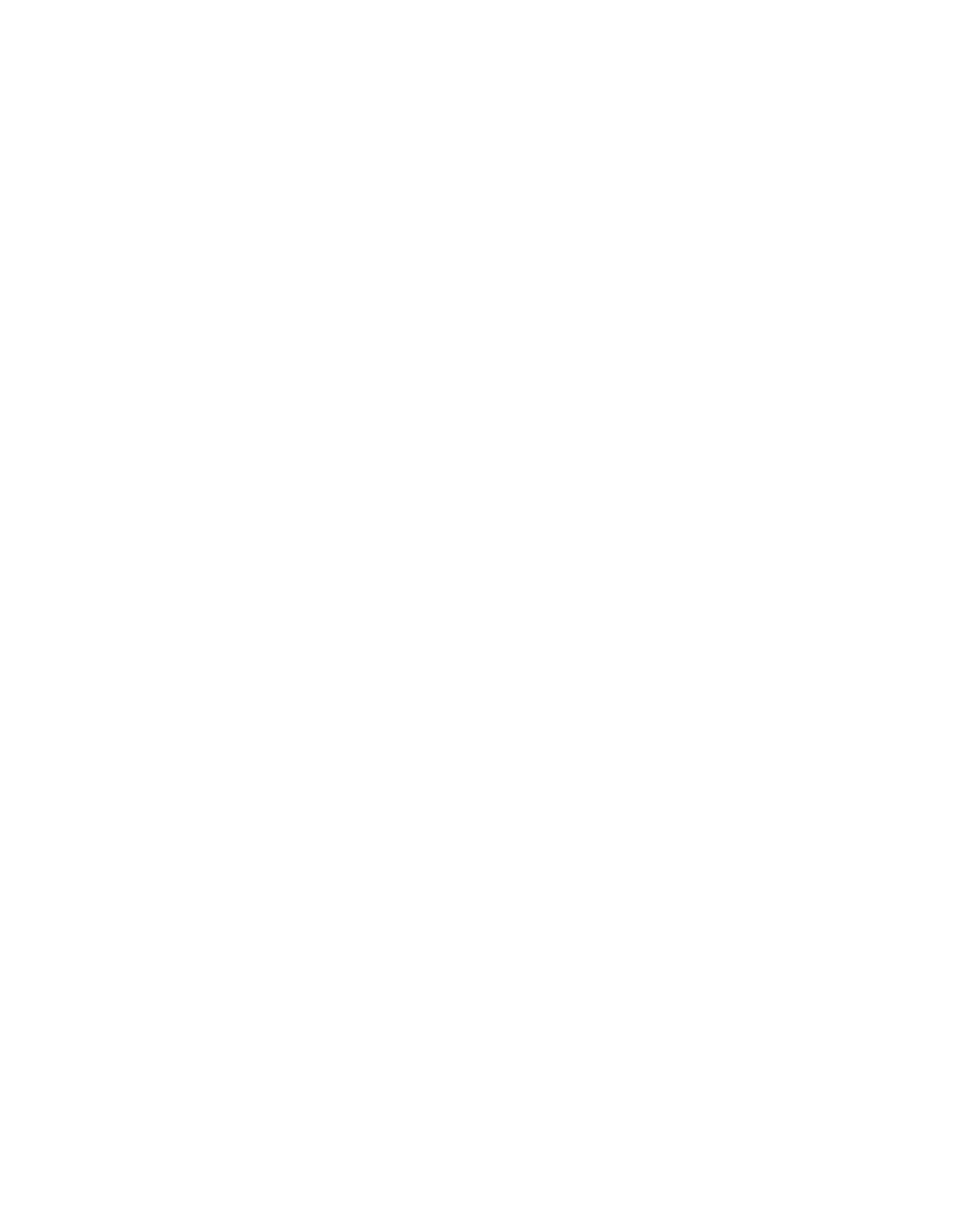to yield result sthrough the first quarter of 2015 as iron ore prices have continued to fall, to the 10 lows, resulting in a Board decision to place the company under administration. That move of mass mess coincided with the attempts of a 25percent equity partner to acquire the operation. Given these circumstances it is unclear when underlyingissues might be resolves that operations can resume notwithstanding the lowinternational iron ore prices which may affect the financial viability of the operation from a commercial perspective In parallel, during the first week of April 2015, the smaller operation halted production citing the international price environment as well as loss of satores railway line that is under the control of the large peration.

In view of the total loss of production at both iron ore mines and uncertainty noted around the prospects for their resumption if production does not resume in 201the iron ore sectorcould contract by 95percent, resulting in an overall GDP contraction of 23.5 percent in 2015 This important developmenty unrelated to the EVD will continue to have a critical and long ting effect on economic performance This is especially so the large services sector and logistics related subtors which were dependent on the iron ore industry. Thus for 2015 it is expected that while government services will increase by 3.9 percent, transport is projected to fal about 3.5 percent, while other services would contract by more than percent, with the net effect being a reduction in services of about pertent below 2014. Banking sector profitability will be further affected foanks that are exposed directly and indirectly to the iron ore setor. Hence the deteriorating trend noted above in the financial soundness indicatorscan be expected to worsen further in 20 Reinforcing these trends, mining production in non iron ore subsectors has been somewhat below plans at most facilities ding up bauxite, rutile and industrial diamonds.

The EVD cut short a rising trend of Foreign Direct Investment (FDI) in the worst a which had seen FDI increase thresseld in the past five years. During this time FD bsefrom a low of US\$95 million in 2007 to US\$950million in 2011 reflecting the investment phase in iron ore, to an estimated US\$579 million in 2013. While the longer term impact is difficult to assitis clear from the loss of an investment pipeline in 2014 of around 150 investors hat there will be a hiatus that is likely to take some time to recover from.

**Over the medium term, Sierra Leone's economic prospects will depend on the declaration of Ebola free**  status, the resumption of mining activity, and the Government capacity toplement its plans. The }μνšŒÇ[• PŒ}ÁšZ šŒ i š}ŒÇ Á‡aoctors. The }de šb)ana Frow of Ebola • freokatuSswiol help bring visitors and investoback to Sierra Leonelso, improved corporate governance in the mining sector and the successful resolution of commercial issues urrounding the larger iron oremining company and resumption of investmentin 2015 could dramatically influence GDP trendsn Amprovement in international iron ore prices should also improve prospects he projected loss offiscal revenue from the iron ore sectorfor 2015 are expected to besomewhatoffset by improved revenusexpectedfrom the non-iron ore sector. Under the assumption of no further iron ore productioneal GDP is expected to contractby 23.5 percent in 2015However µ v Œ v ^t o\_š ●Œ v Œ ]} Å Z] Z ••µu•vpercent of GDP of financing for the recovery plan and continued treminal commodity prices, the level of contraction could be reduce to 20.9 percent Assuming the resumption of iron ore production 2016 the economy is projected to grow at 19.7 percent dat 12.8 percent in 2017.

 $\vert$  Š $\vert$ }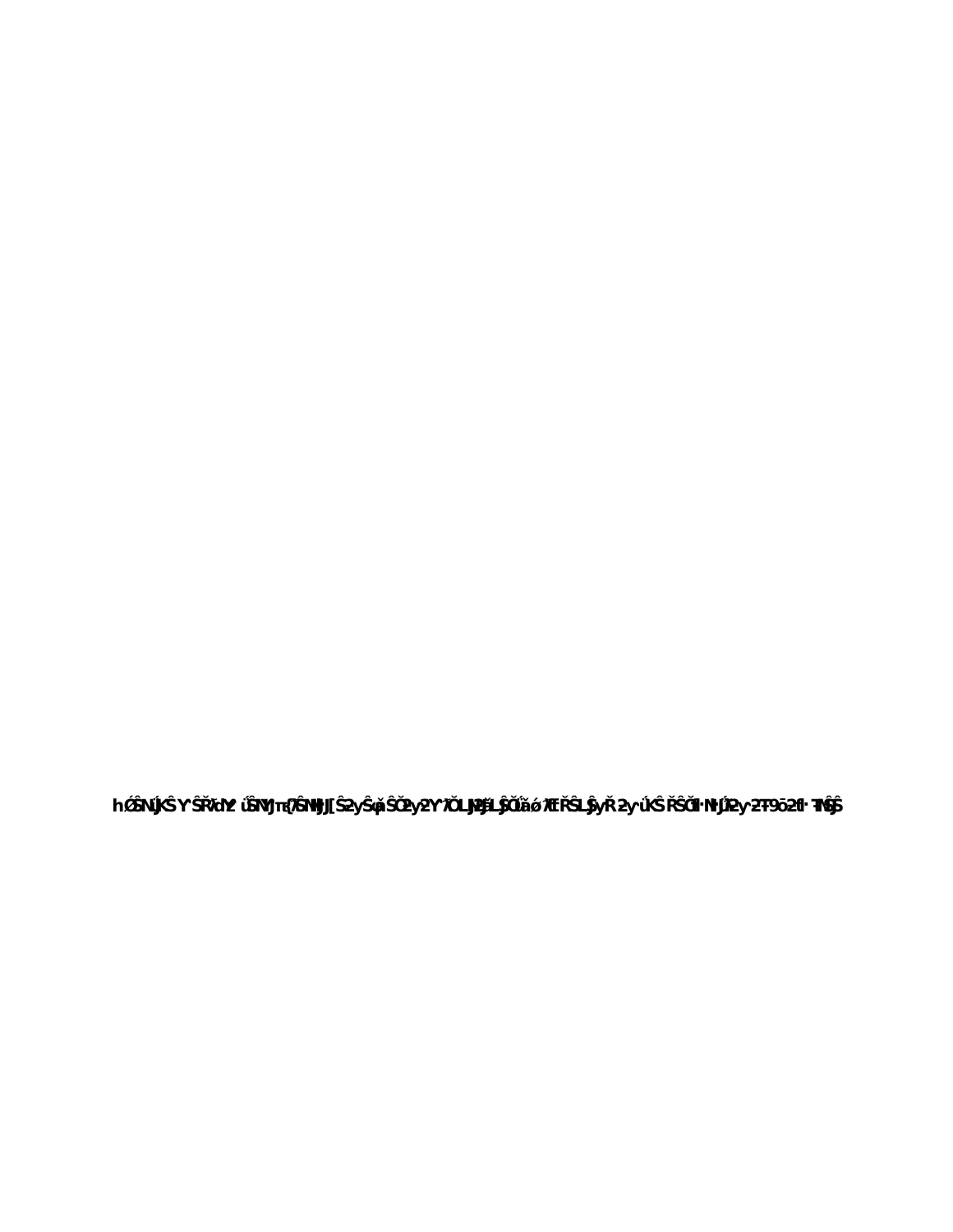

## Figure 5: Pressure on the Leone abated Figure 6: Fuel sales indicate an uncertain recovery





*Source: Bank of Sierra Leone. Source: Petroleum Regulatory Agency, Sierra Leone.*

### Figure 7: Food prices are stable Figure8: Mining collapse extends beyond iron ore



Source: Statistics Sierra Leone Source National Minerals Agency, Sierra Leone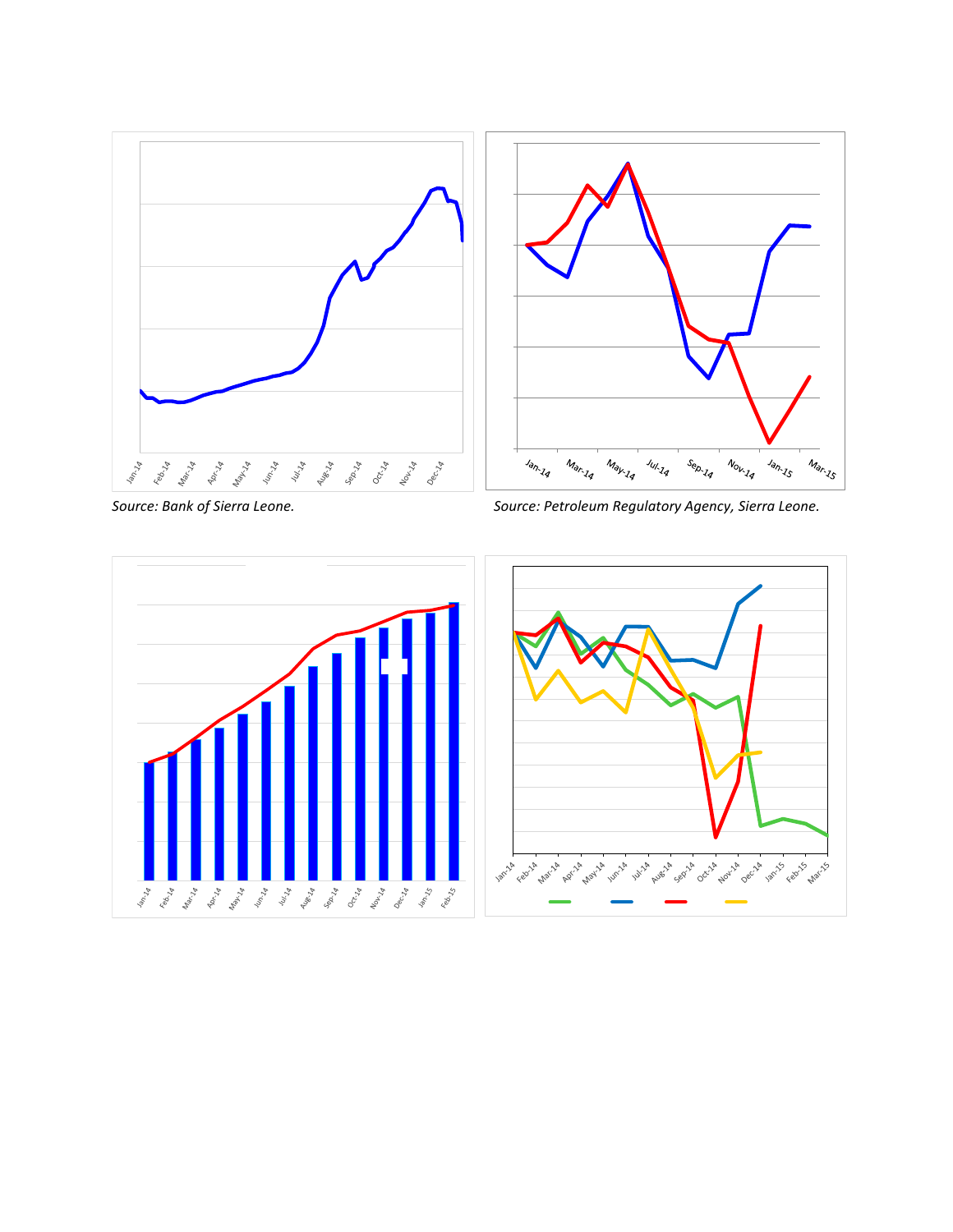Table 2: Sierra LeoneMacroeconomic and Fiscal Projections

|                                              | 2013   | 2014   | 2015     | 2016   | 2017     |
|----------------------------------------------|--------|--------|----------|--------|----------|
|                                              | Prel.  | Prel.  | Proj.    | Proj.  | Proj.    |
| Real GDP growth (%)                          | 20.1   | 7.1    | $-23.5$  | 19.7   | 12.8     |
| Non-iron ore GDP growth (%)                  | 5.5    | 1.0    | $-1.0$   | 2.0    | 2.5      |
| Consumer prices (end of ped)                 | 8.5    | 9.8    | 12.0     | 10.3   | 9.5      |
| Fiscal (US\$ million)                        |        |        |          |        |          |
| Total revenue and grants                     | 651    | 684    | 638      | 641    | 700      |
| Revenue                                      | 525    | 478    | 407      | 498    | 550      |
| Tax revenue                                  | 486    | 447    | 372      | 461    | 512      |
| Non-tax revenue                              | 39     | 31     | 35       | 36     | 38       |
| Grants, excluding Ebolalated support         | 126    | 206    | 230      | 143    | 150      |
| Total Expenditure and net lending            | 729    | 863    | 805      | 841    | 879      |
| Current expenditure                          | 503    | 601    | 525      | 548    | 591      |
| Capital expenditure (IMF Program)            | 264    | 259    | 272      | 275    | 289      |
| Net lending                                  | $-39$  | 3      | $\Omega$ | $-10$  | $\Omega$ |
| Overall balance, ekcEbolarelated support     | $-205$ | $-385$ | $-398$   | $-343$ | $-329$   |
| Including grants                             | $-78$  | $-179$ | $-168$   | $-200$ | $-179$   |
| Overall balance (% of neron ore GDP)         | $-1.9$ | $-3.9$ | $-3.6$   | $-3.9$ | $-3.3$   |
| Residual gap (excluding Ebola Recovery Plan) | 0      | 0      | 0        | 73     | 53       |
| Memorandum items                             |        |        |          |        |          |
| GDP (U\$million)                             | 4,910  | 5,100  | 4,700    | 5,100  | 5,500    |
| Non-iron ore GDP (US\$ million)              | 4,140  | 4,630  | 4,600    | 5,100  | 5,400    |

*Source: Government of Sierra Leone, IMF and World Bank estimates.*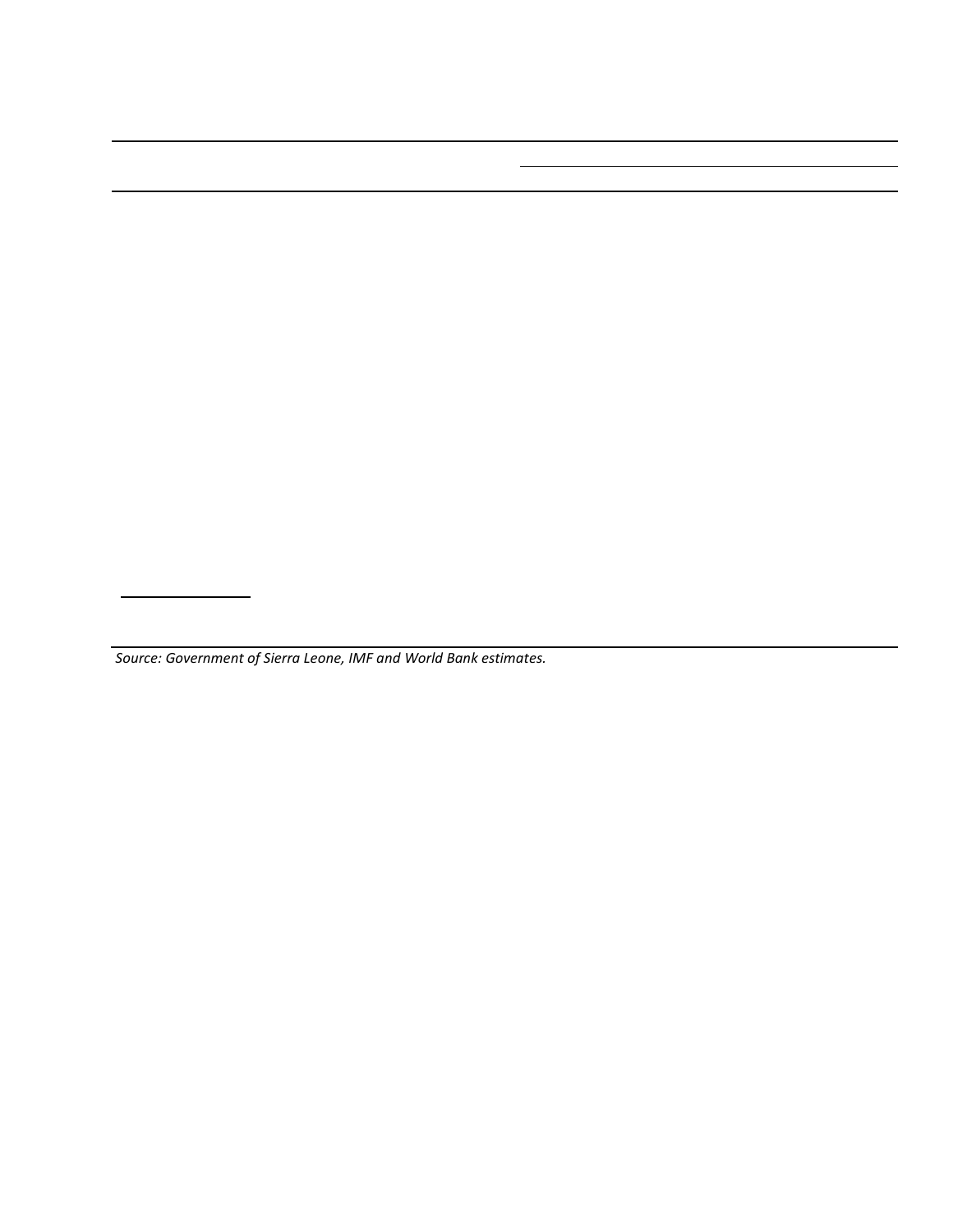# GUINEA

l

Guinea continues to be affected by the Ebola outbreak, but therashbeen considerable success in fighting the epidemic, particularly in the sutheastern part of the country However, big challenges remain, particularly around the capital After the infection rate peaked in December 2014, it has sided in Januar-March 2015, but there are still around 20-50 cases per week. As of April, 2015 the epidemic remains concentrated in the districts around the capital onakry where more than one fifth of the national population resides but has been eradicated in most of the watry, including the southeast border regions of Gueckedou and Macenta where the crisis originated redeficient to have the final push against Ebola, 45-day state of health emergency as declared by the President for the prefectures of Forecariah, CoyahBoffa, and Kindiaat the end of March. The capital, Conakry, will also be subject to emergency measures, which include the restriction of movement in areas of transmission, the temporary closure and quarantine of private hospitals and clinics where EVBs das e been detected, and limitation of burial participation to close relatives on The success of the international efforts, leading to the construction of eight treatment centers in the country, coupled with strong community mobilization, has led to asignificant declinen new cases but it may be well into 2015 before the disease is fully eradicated.

2015 will be a difficult year for Guinea as the pandenciontinues to unfold and some of the econdorder effects on households and rivestors continue. Real GDP growth which was estimated at 2.3 percentfor 2013, slowed to 0.5 percent in 2014, an abontraction of 0.2 percentis projected for 2015. The first quarter of 2015 has confirmed the earlier trends a broadbased deterioration in manufacturing, construction, agriculture, and commerce. Compared to the first quarter 2014, air transport has declined by 50ercent in first quarter 2015, and hotel occupanc 25 spercent below the similar periodn 2014.Construction and manufacturing activities projected to contract by 5 percent in 2015 as investment activity is still affected the Ebolacrisis.Cost and freight have become more expensive, and traffic container volume at the Port of Conakry decline **40** percent in 2014.

The service and mining sectors continue to be adversely impacted by Ebola in 2015 the service sector is expected to contracby 1 percent in 2015 due to diffidules in commerce and transport and the continued decline in weekly market activity spite of the re-opening of borders Agricultural production is expected tostagnate, due to the outflow of labor from key farming areas and lower levels of planting activity. Overall the agricultural sector is expected to antract by 1.5 percent n relation to mining, investors plan to slowly return by the middle of 20 Bauxite production has shown resilience during the crisis, but other metals have seen marked decreases in productione of the mining related construction, including of the Beyla-E  $\left| i \right\rangle$  C let road financed by Rio Tinto has not resumed many expatriates have notreturned. Other miningprojects are facing similar delays in 2015.

The inflation rate averaged 90 percent in the first quarter of 205, continuing the trend sen in 2014. A combination of redced demand, careful nonetary policy at the central bank, and the combination of food surplus and food deficit areas led to inflation being contained on avellat and pandemic has led to some increase of food prices antew regional markets.

 $2$  There will be further revisions in June, 2015 as new economic data comes in an Bubank taff review sectoral growth forecasts.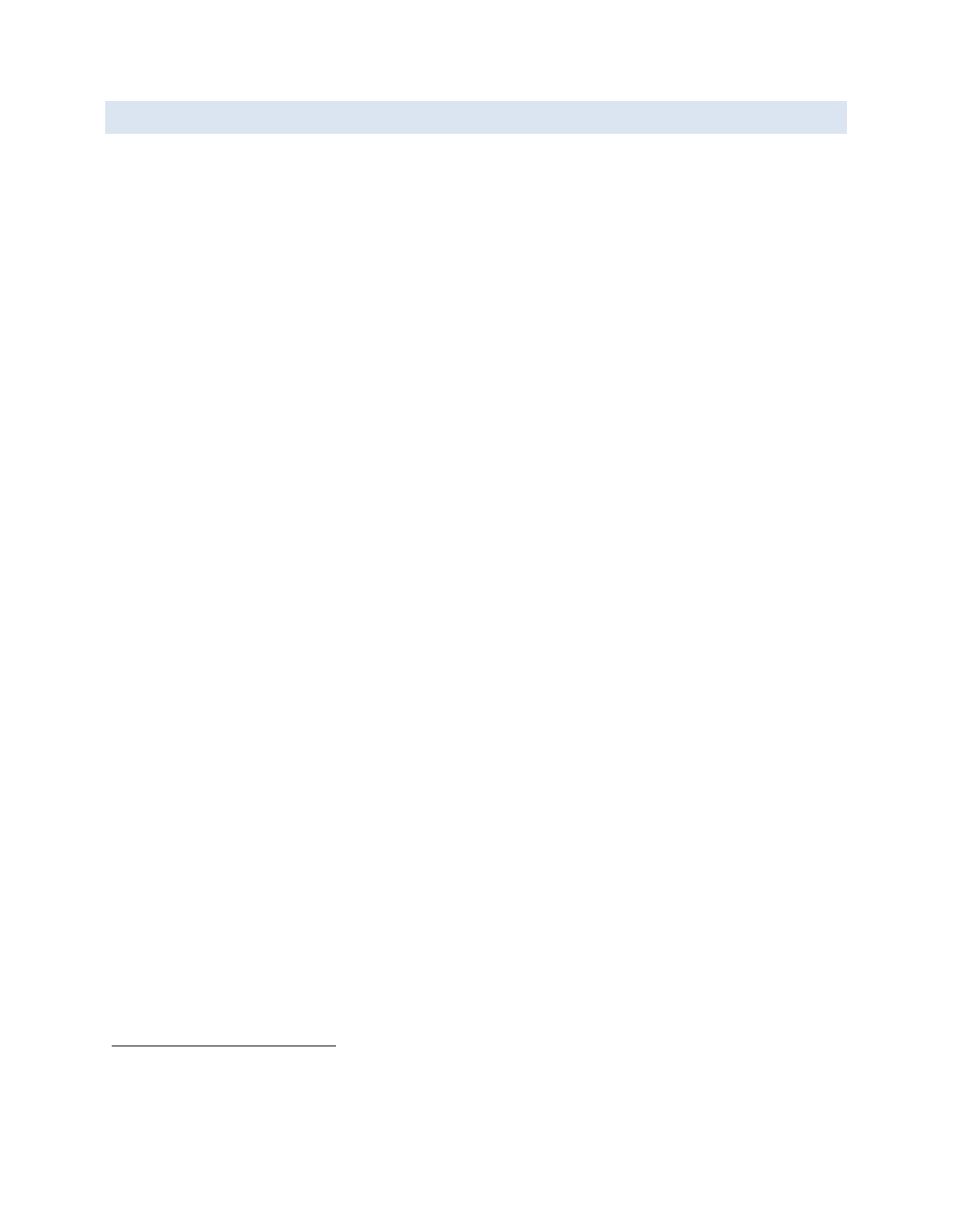The GNF local currency has depreciated by 4.5 percent since June 2014 against the dollar and appreciated by 15 percent against the Eurohe exchange rate is about 5 percent below the pre la levels. As of April, 2015, the gap between the official and parally elastic rate is at 4 percent, and international reserves remained at over 3 months of import though there appears to be some pressures on the reserve is ' $\mu$ ]v [•  $\mu \times \times$  vš } uvenšain strušcturally in šdeficit in 2051 (close to 20 percer GDP) because of weak export growth and substantial imports of oil and food.

The fiscal impact of Ebola will be felt significantly in 2015 Revenues as a share of DP were initially projected to increase from 18.7 percent in 2014 to 20.7 percen20nt due to lower oil prices and stronger revenue efforts by the authorities to implement planned administrative measures, as well as a resurgence of economic activity in the second half of 2016 wever, first quarter data for 2015 shows slippages in revaue collection On the expenditure side here is a projected increase of expenditures (especially current) largely due to the cost of the Ebola ponse plan Spending for the Ebola response planin 2015 is projected at just over \$200 million out of tatof \$350 million, amounting to 3.2 percent of GDP. In 2014, the Government, together with international donors, spent \$150 million on a response plan to fund logistics, health centers, the purchase of food and equipment, and salaries 5, he wage bill is projected to increase  $60/8$  percent of GDP effecting the implementation of a 40 percent staggered generalincrease in base wages following an importante ement with unions in January 2015 te impact of the global lower oil price is slowly beg felt in the Guinea economy with the recently announced lowering of pump prices in early 2015. By the end of 2015, the fiscal impact should be mitigated by stronger grant financing and domestic revenue mobilization.

The Guinea Ebola Recovery Plan respents the Government ambitious and wideranging attempt to end Ebola in the country and reaunch the economy ints aftermath. Prepared under the leadership of former Senegalese Prime Minister Loum, the plan is based on four fundamental pillarsia sector support, economic recovery, infrastructure development, and governance support plancostsUS\$2.9 billion and includes the strengthening of the health system (systems, human resources, and medicines) to meet the immediate needs dhe population postEbola (\$427 million), education sector strengthening (\$183 million), infrastructure (\$70 million), and relaunching of industry (\$50 million). The timeline of the plan is a three year horizon, with an initial Ebola containment followed by a beo based recovery. Risks identified in the plan include: political instability, lack of leadership, fiscal risks, regional spillover risks, climactic risks, and the resurgence of the disease that could jeopardize the recovery effort.

The Government will also put its own resources into the fight against Ebolahe Government has programmed \$189 million as counterpart financing in the public investment budget for-2011. The methodology of the costing was based on aggregating the ministectific resource needs to support the Ebola recovery and use the existing project portfolio as a base, using current Guinea prices as the base. The time horizon is for an immediate use (JullDecember 2015) and a mediuterm use (2016 and 2017).

Over the medium te**rm, Guinea's economic prospects will depend on the speed at which it eliminates**  Ebola, the strength of its recovery plan, the return of private and foreign investors, and the successful mobilization of grant financing. The mediumterm outlook ispositive influenced by the anticipated recovery inglobal demand for metals and be successful rebound of services and agricultations for 2015-2017 suggest that nder an alternate scenario, which assumes containment to zero case in 2015; further abatement in aversion behavior; improvement in commodity prices aindncing from donors equivalent to 5 percent of GDP  $\} \mu$ o o š} v]vŒ ∙ ]v′WPŒ}ÁšZ (Œ}uðXñ °, •\_ š} òXô ‰Œvš Ç îìíóX There are still considerable downside risks to the near-term outlook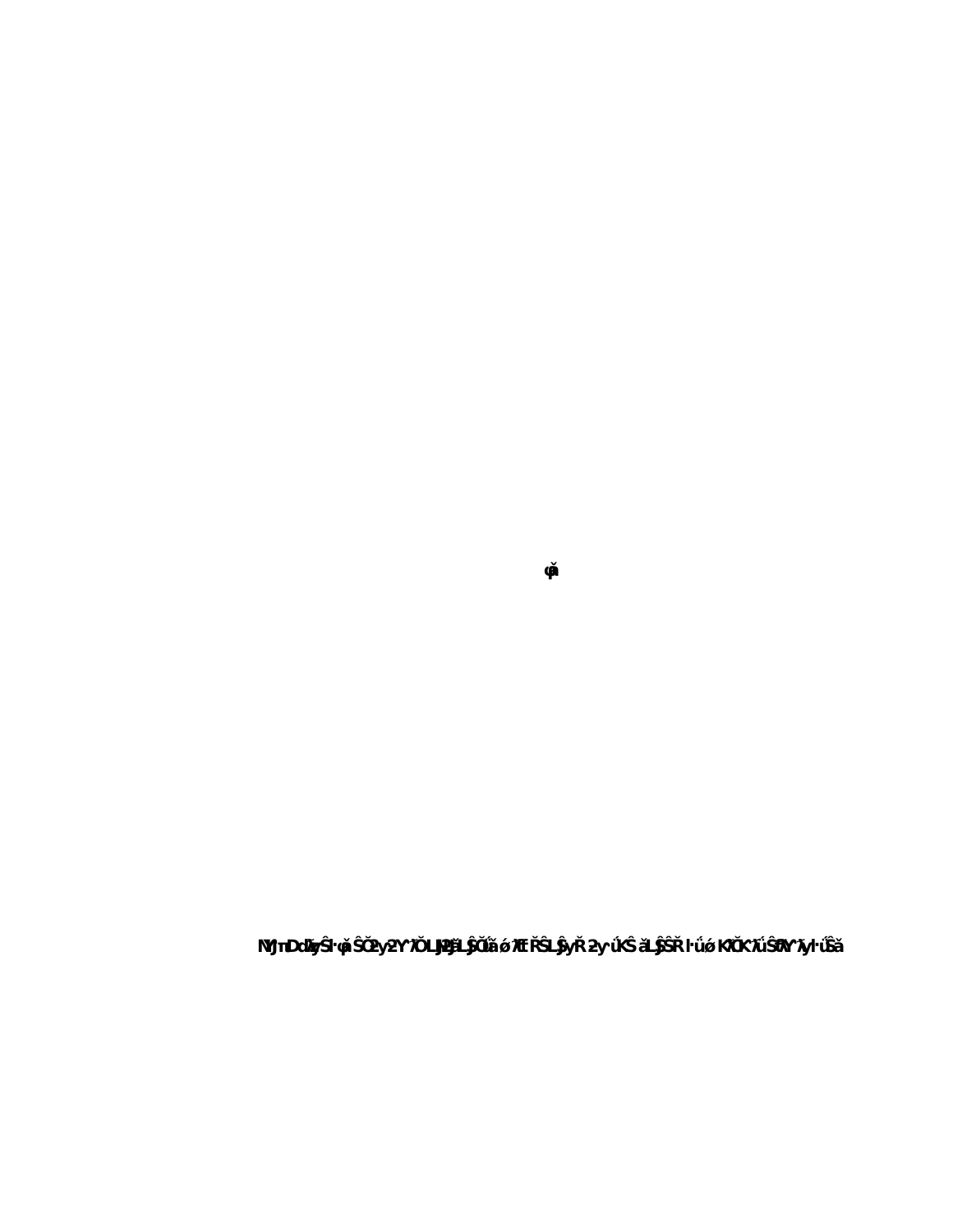stemming from investor aversion postbola and changes in the global mining environment. Guinea will face an uncertain period of postbola recovery and will need strong support from the international community. The planned pretential elections over 201566 period couldslowdown the implementation of key structural reforms.



Figure 9: Guinea, Inflation (CPI) Figure 10: Guinea, sectoral growth (2014-2015)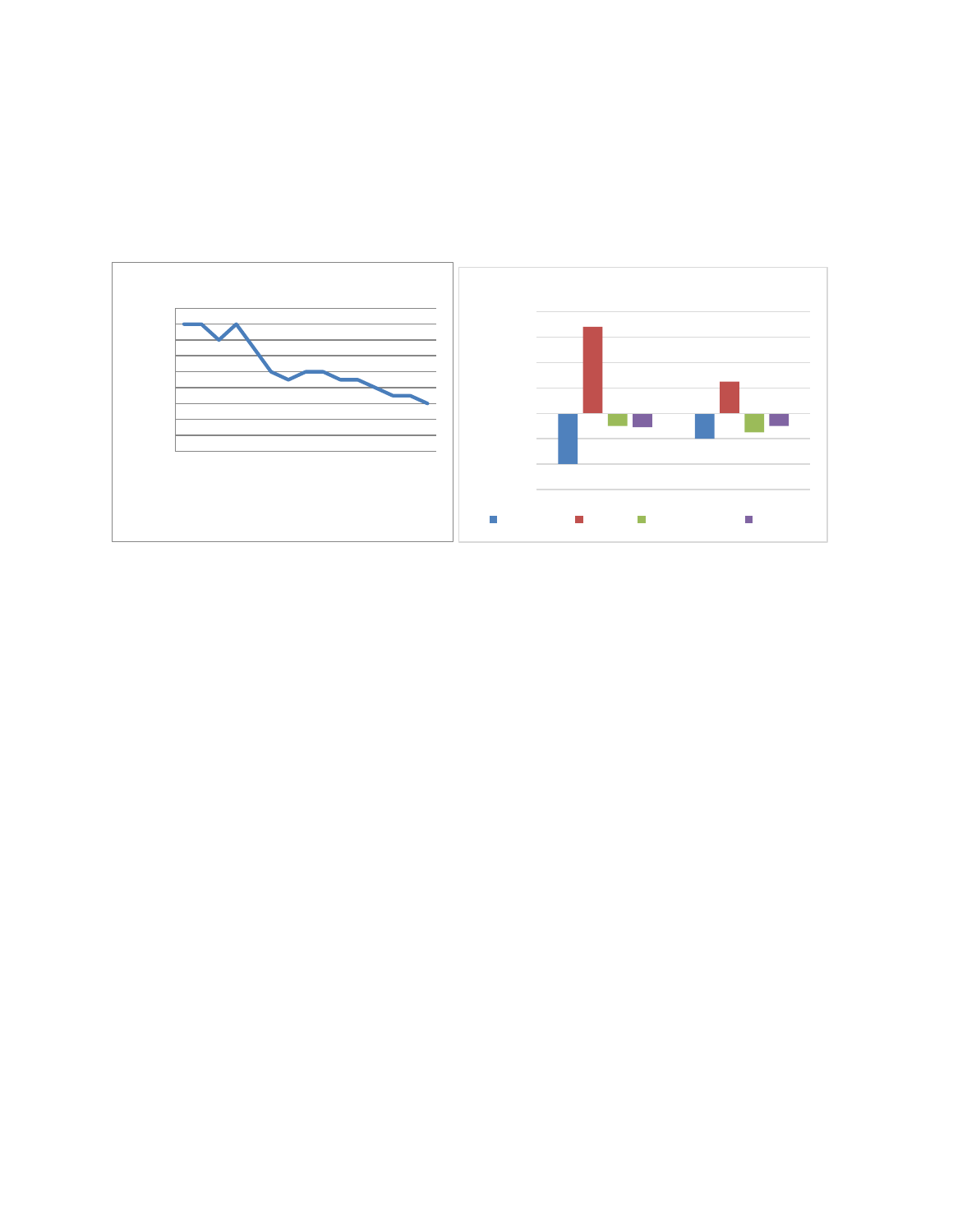Table 3: Guinea, Macroeconomic and Fiscal Projections

| 2014   | 2015    | 2016   | 2017   |
|--------|---------|--------|--------|
| Prel.  | Proj.   | Proj.  | Proj.  |
| 0.4    | $-0.2$  | 3.0    | 4.5    |
| 9.5    | 9.7     | 9.5    | 9.2    |
|        |         |        |        |
| 1707   | 1676    | 1920   | 2169   |
| 190    | 199     | 210    | 250    |
| 1050   | 1281    | 1406   | 1658   |
| 467    | 196     | 250    | 150    |
| 1979   | 2373    | 2360   | 2500   |
| 1202   | 1470    | 1450   | 1550   |
| 777    | 903     | 900    | 950    |
| $-272$ | -697    | -440   | $-331$ |
| $-4.3$ | $-10.1$ | $-5.7$ | $-3.9$ |
|        | 308     | 90     | 120    |
|        |         |        |        |
| 6,629  | 7,150   | 7,710  | 8,520  |
|        | 6,230   |        |        |

*Source: Government of Guinea, IMF and World Bank estimates*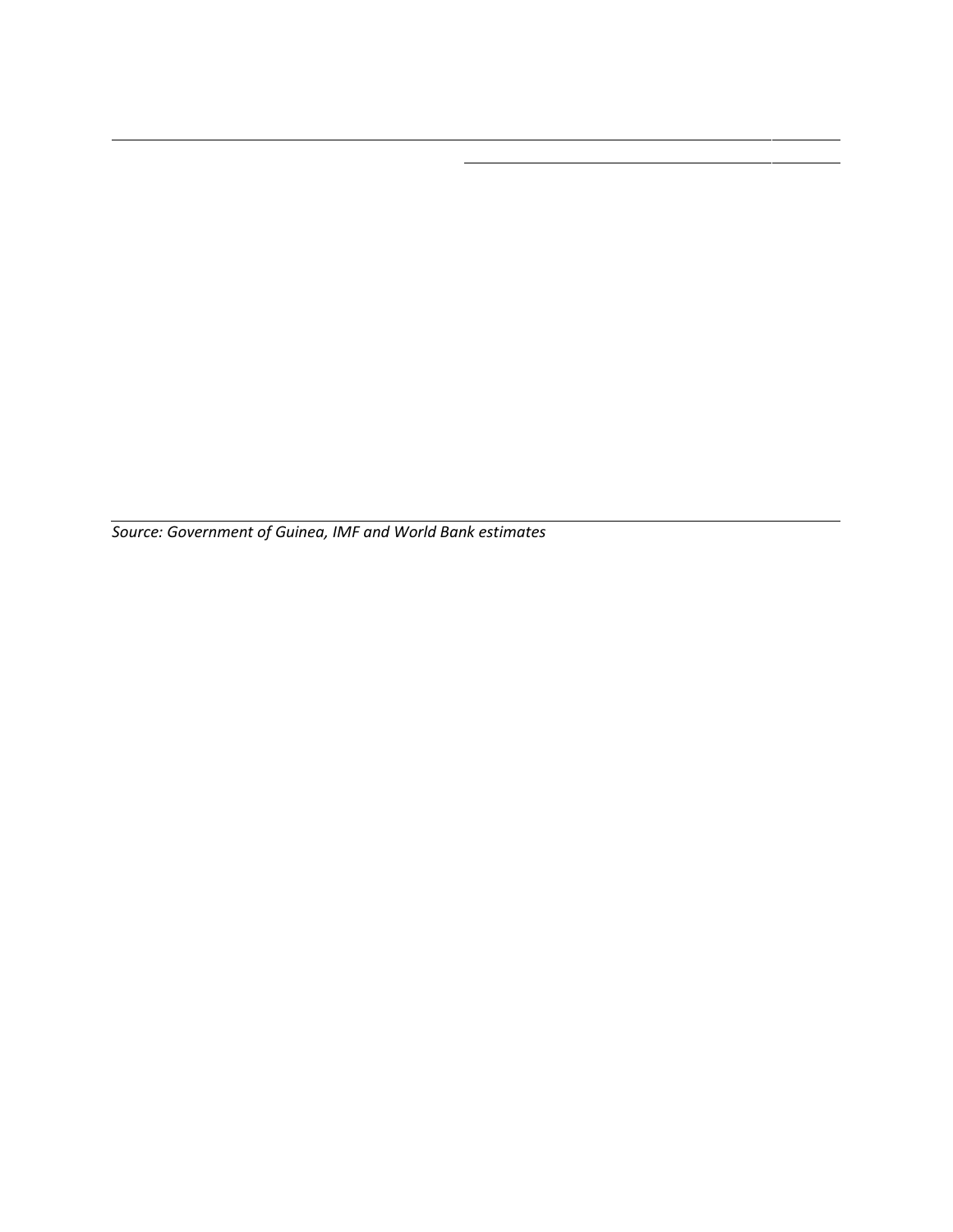## ANNEX1: METHODOLOGICAL NOTE

l

The approach to estimating the growth impacts of investment were based on the following: GDP growth rates were projected based on reviews of recent sectoral presence, for each of the countries. These were based on ongoing macroeconomic surveillance that tracks leading indicators (including cement and fuel sales) and an analysis of sectoral developments. These projections were arrived at together with the relevant government authorities and included as input terviews with private sector actors, survey data, and government policy statements. In all cases, current estimates, which include the impact of Ebola are compared with pre-Ebola projections by the Woor Bank and the International Monetary Fund.

Secondly, incremental capital tput ratios (ICORS) were compiled based on the available relevant literature for subSaharan Africa. The basic premise of the ICOR methodology is that of a direct relationship beween economic growth and investment, adjusted for the quality of investment and capital depreciation.<sup>3</sup> For subSaharan African countries the prevalent long  $CEu / KZ[•]$ ŒšÁvî- $V$ and depreciation was 0.2 percent. The higher the ICOR, the **kow** erroductivity of capital. Simulations for the alternate growth scenarios for the three countries are based on the simple ICOR model, stated as:

Annual growth rate $g$ ):  $\stackrel{\circ}{\phantom{\qquad}v}$  $g = \frac{I}{I}$ ; Where *I* is the level of net investment as a share of GDR v is the Incremental Capital Output Ratio (ICORs) for the economy representing the amount of additional capital needed to produce an additional unit of output.

dZ / KZ[● Á OE µ● š} OE]À šZ ]u‰ š}v 'W POE}ÁæšlenΣt1¢o (5%v ]v OE ● of GDP (assumed to have a 90% capital and 10% current component) for each of the three countries. The model calibrated the impact of the shocks on GDP in the base case (no additional financing and relatively poor program implementation) to an ternative case (with more financing and better implementation). Additional simulations looked at the impact of larger investment flows on output. While the methodology has limitations, it provides a useful tool for deriving a fore approximation of he impact of additional financing for the recovery plans on GDP growth. Check the robustness of the results, modelling was also undertaken using a demand side methodology. In this approach, an exogenous aid shock of 5% of GDP was applied to domesticrdand (split amongst household consumption, government consumption and fixed investment). In this scenario domestic demand rises more than the 5% of GDP shock due to multiplier effects among the different components. In aggregate however, the rise in GH3B iban 5% as much of the increase in demand is sourced from imports, particularly for investment goods. Overall, modelling the aid shock from the demand side generates results similar to the ICOR approach.

<sup>&</sup>lt;sup>3</sup> Arbache, JorgeDelfin Go, and John Pagle ^ / • ( Œ}]v } [u∙Ç š d µ Œ v ] v P W } ] v š M U \_ t } Œ o v I W Working Paper 4519, Washington DC, 2008.

CheneryU,}oo]• X v o v DX ^šOE}µšU ^&}OE]Pv ••]*¶bše American* }v}u] À o}‰ **Economic Review, Volume LVI, Number 4, Part I, Septembe66.9**